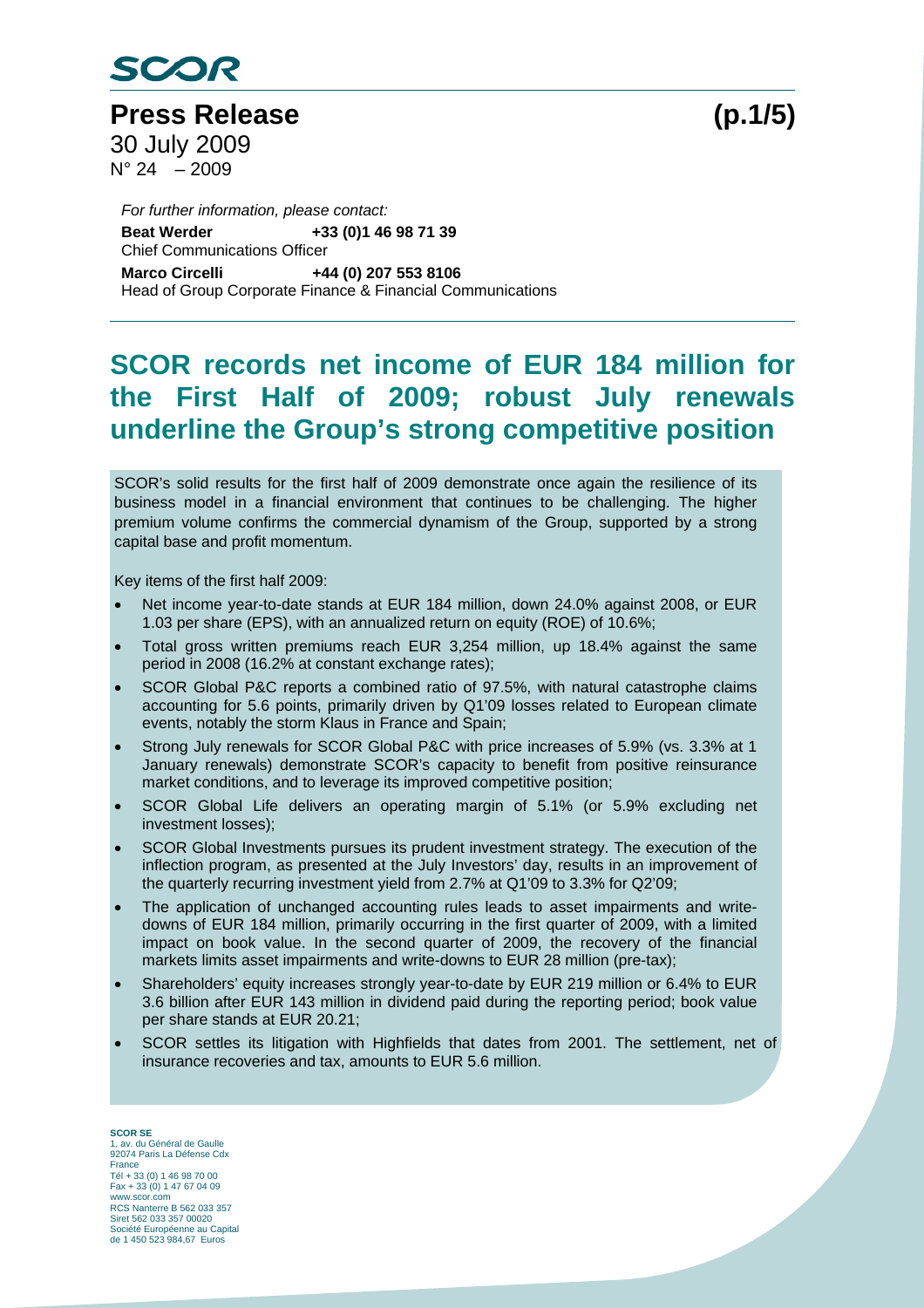

Denis Kessler, Chairman and Chief Executive Officer of SCOR, comments: "SCOR's 2009 first half results demonstrate yet again the solidity of our franchise. The strong growth in premium volume and shareholders' equity support what we said at our Investors' Day: that the Group is pursuing its strategy of endogenous growth with "gardening" deals of limited size that complement our existing activities. On the asset side, we have continued to take prudent steps to enhance the recurring yield of our portfolio. SCOR is well positioned to seize business opportunities during the forthcoming 2010 renewals, capitalizing on its strong market position".

### **The Group records solid net result of EUR 184 million, with book value per share of EUR 20.21**

SCOR records a net income of EUR 184 million in the first six months of 2009, down 24% from EUR 242 million compared to last year's published figures, mostly due to a lower investment income that dropped from EUR 348 million to EUR 149 million. Earnings per share (EPS) stand at EUR 1.03 compared to EUR 1.35 in 2008. Annualized return on equity (ROE) stands at 10.6% in the first semester, against the 14.2% recorded for the same period of 2008.

The half year results have been positively affected by the reactivation in the first quarter 2009 of EUR 100 million in deferred tax assets relating to US operations, and by the provision of liquidity to the Group's outstanding subordinated debts through the acquisition of a total of EUR 85 million at an average price of 43.5% to par value.

SCOR shareholders' equity is up 6.4% at EUR 3,635 million at 30 June 2009, compared to EUR 3,416 million at the end of 2008. The Group has continued to execute its strong dividend policy (EUR 0.80 per share, or 46% payout ratio) with the disbursement of a EUR 143 million dividend. Book value per share stands at EUR 20.21 at the end of June. During the second quarter the Group has continued to reduce its debt ratio and currently has a leverage position of 16.2%.

Total gross written premiums for P&C and Life business reach EUR 3,254 million, up 18.4% against the same period in 2008 (16.2% at constant exchange rates).

#### **SCOR Global P&C (SGPC) records a combined ratio of 97.5%, in line with target assumptions; July renewals confirm positive pricing environment**

SCOR Global P&C reports gross written premiums of EUR 1,699 million for the first half of 2009, compared to EUR 1,488 million in 2008, representing an increase of 14.1%. At constant exchange rates, the volume increases by 12.9%.

With the impact of the improved prices being counterbalanced by losses sustained in Agriculture and Aviation, the net combined ratio stands at  $97.5\%$ <sup>1</sup> for H1 2009 compared to 98.3% for the same period in 2008. The catastrophe losses make up 5.6% of the combined ratio against 6.5% in the same period last year.

Strong July 2009 P&C renewals see a premium increase of 20% with average price increases of 5.9%.

 $\overline{a}$ 

 $1$  The net combined ratio excludes all costs of the Highfields settlement and certain other expenses as disclosed in the 2008 Reference Document and section 3.4.3 of the "Interim financial report for the six months ended 30 June 2009".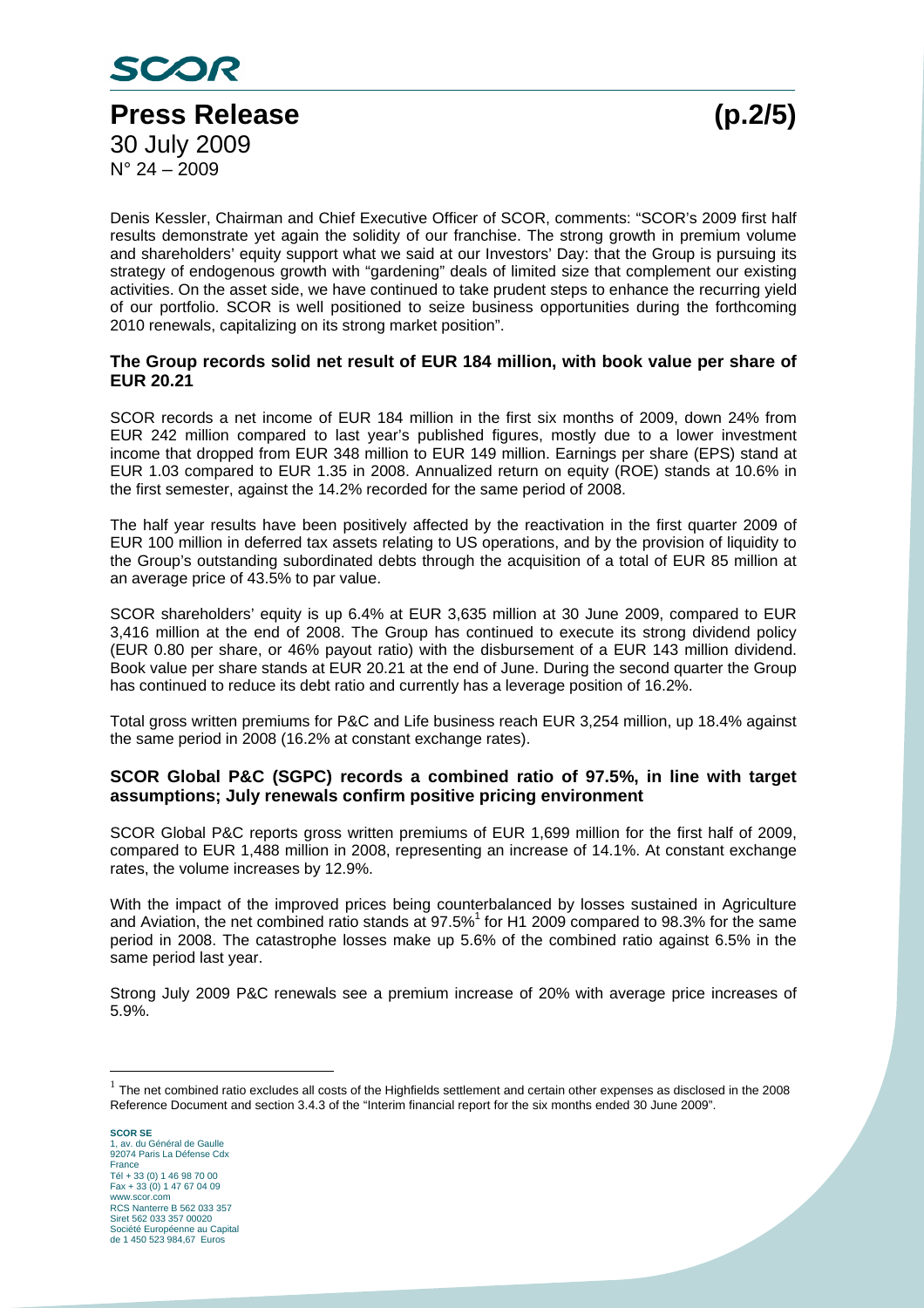

#### **SCOR Global Life (SGL) shows strong growth, coupled with an operating margin recovery driven by the positive turnaround of the financial markets in the second quarter of 2009**

SCOR Global Life gross written premiums for the semester increase strongly by 23% to EUR 1,555 million, compared to EUR 1,260 million for the same period in 2008. At constant exchange rates, the volume rises by 20%. The sharp increase comes from new significant contracts in Europe and the Middle East and the acquisition of Prévoyance Re in 2008, coupled with a spike of one-off activity in our US equity indexed annuity business driven by a surge in demand not expected to continue in the remaining part of the year.

SCOR Global Life reported an operating margin of 5.1% for the first six months 2009 compared to 7.3% for the same period in 2008. Excluding net investment losses, the Life operating margin is 5.9%.

In the US, the EUR 31.7 million acquisition of XL Re Life America in July 2009 helps SCOR Global Life to strengthen its range of services in the mortality-protection field and reinforce its position in the USA.

#### **SCOR Global Investments (SGI) starts inflection program and maintains high level of liquidity at EUR 3.8 billion**

In a financial market environment that remained volatile in the first half of 2009, SCOR continues its prudent investment strategy by maintaining an exceptional level of liquidity and a short duration, high-quality fixed income portfolio, whilst gearing the previously announced inflection program towards higher yielding assets without affecting the quality of the portfolio.

As a result of this strategy, SCOR records a quarterly yield of 3.0% during Q2'09, up from -0.3% in Q1'09. On a year-to-date basis, SCOR reaches a yield of 1.4% compared to the 3.6% recorded in the equivalent 2008 period.

Supported by the inflection program, mainly oriented during the second quarter 2009 towards government/government-guaranteed bonds and investment grade corporate bonds, the recurring yield on invested assets (excluding funds withheld by cedants, capital gains/losses, FVI and investment impairments) improves to 3.3% in the second quarter 2009 compared to 2.7% in the first quarter 2009.

Due to the voluntarily de-risking strategy of previous quarters and the financial markets recovery in Q2'09, the impact of impairments in Q2'09 is limited to EUR 28 million compared to EUR 156 million for the first quarter of 2009, totalling EUR 184 million of impairments for the first half of 2009. Active investment portfolio management leads to net realized gains of EUR 25 million during the second quarter of 2009.

At the end of the second quarter, the Group's liquidity position stands at EUR 3.8 billion, down from the amount of EUR 4.6 billion reached on 31 March 2009. This is supported by strong operating cash flow of EUR 152 million in the second quarter of 2009.

Net invested assets, including cash, stand at EUR 19,542 million at 30 June 2009, compared to EUR 19,051 million at 31 March 2009.

**SCOR SE**  1, av. du Général de Gaulle 92074 Paris La Défense Cdx France Tél + 33 (0) 1 46 98 70 00 Fax + 33 (0) 1 47 67 04 09 www.scor.com RCS Nanterre B 562 033 357 Siret 562 033 357 00020 Société Européenne au Capital de 1 450 523 984,67 Euros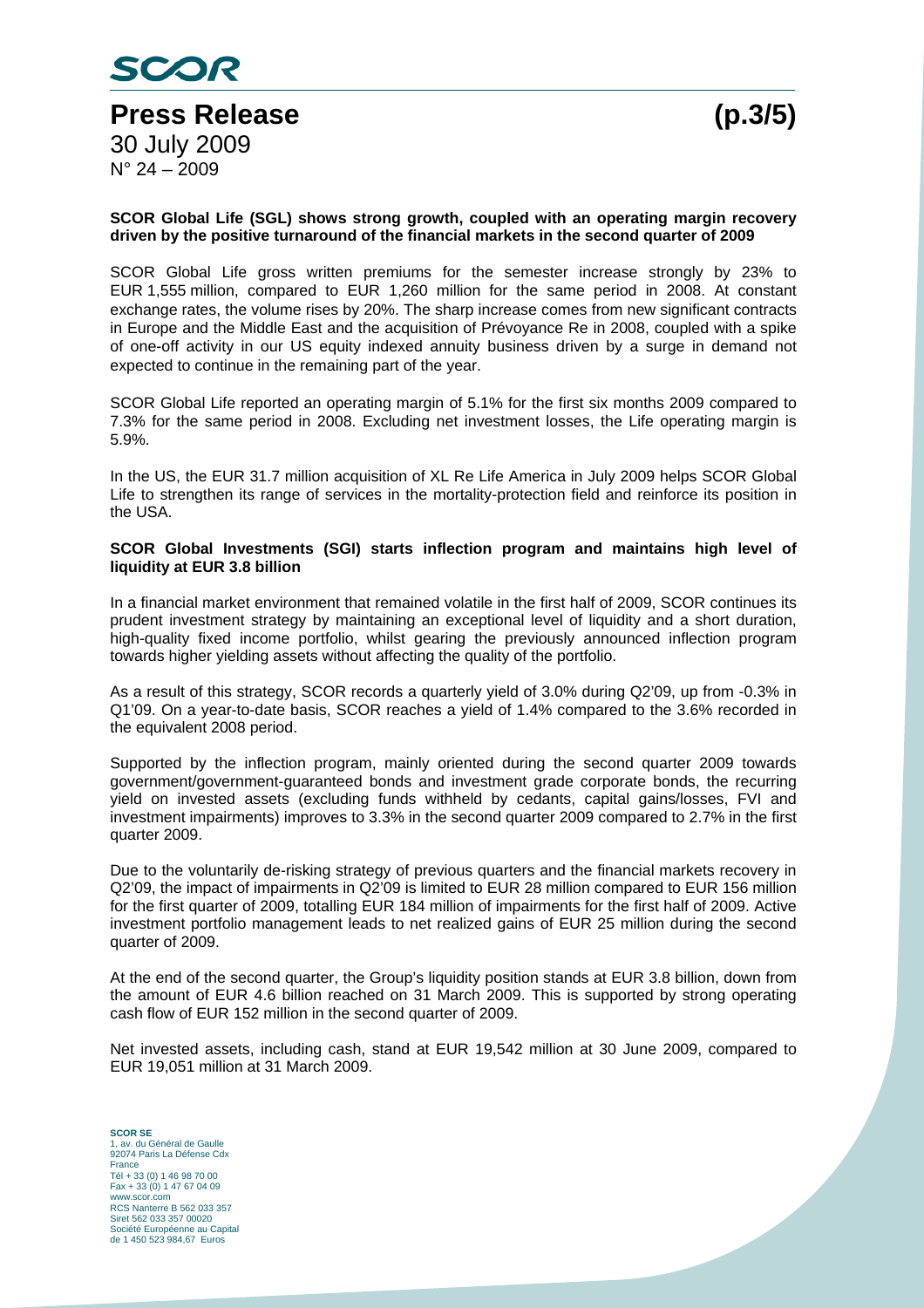# SCOR **Press Release (p.4/5)**  30 July 2009

 $N^{\circ}$  24 – 2009

At 30 June 2009, investments consist of bonds (34%, of which 61% in AAA securities), cash and short-term investments (19%), funds withheld by cedants (40%), equities (4%), hedge funds and other alternative investments (1%) and real estate (2%).

| <b>Key figures (in EUR million)</b>   | H1 2009<br>(unaudited) | H1 2008<br>(unaudited & adjusted <sup>2</sup> ) | Percentage<br>change |
|---------------------------------------|------------------------|-------------------------------------------------|----------------------|
| Gross written premiums                | 3,254                  | 2,748                                           | $+18.4%$             |
| Non-Life gross written premiums       | 1,699                  | 1,488                                           | $+14.1%$             |
| Life gross written premiums           | 1,555                  | 1,260                                           | $+23.4%$             |
| Operating income excl. impairments    | 312                    | 344                                             | $-9.4%$              |
| Net income                            | 184                    | 242                                             | $-24.0%$             |
| Investment income                     | 149                    | 348                                             | $-57.2%$             |
| Investment yield                      | 1.4%                   | 3.6%                                            | $-2.2$ pts           |
| Non-Life combined ratio               | $97.5^{1}\%$           | 98.3%                                           | $-0.8$ pts           |
| Non-Life technical ratio              | 91.0%                  | 91.9%                                           | $-0.9$ pts           |
| Non-Life expense ratio                | 6.5%                   | 6.4%                                            | $+0.1$ pts           |
| Life operating margin                 | 5.1%                   | 7.3%                                            | $-2.2$ pts           |
| Return on Equity (ROE)                | 10.6%                  | 14.2%                                           | $-3.5$ pts           |
| Basic EPS (EUR)                       | 1.03                   | 1.35                                            | $-23.9%$             |
| Book value per share (EUR)            | 20.21                  | 19.10                                           | $+5.8%$              |
|                                       | H1 2009                | <b>FY 2008</b>                                  | Percentage<br>change |
| Investments (excl. participations)    | 19,542                 | 18,765                                          | +4.1%                |
| Gross reserves (contract liabilities) | 20,848                 | 20,240                                          | $+3.0%$              |
| Shareholders' equity                  | 3,635                  | 3,416                                           | +6.4%                |

Note to editors:

- Sums and variations (percentage changes) contained in this press release are calculated on complete figures (including decimals); therefore the press release might contain immaterial incongruences due to rounding.
- The Group's financial information is prepared on the basis of IFRS and interpretations issued and approved by the European Union, as set out in the 2008 *Document de Référence* and in the 2009 half-year interim report.

The net combined ratio excludes all costs of the Highfields settlement and certain other expenses as disclosed in the 2008 Reference Document and section 3.4.3 of the "Interim financial report for the six months ended 30 June 2009".

*<sup>2</sup>* Comparative figures have been adjusted for the completion of the initial acquisition accounting of the Converium acquisition. See Section 20.1.6 – Notes to the consolidated financial statements, Notes 1 and 3 in the 2008 Reference Document.